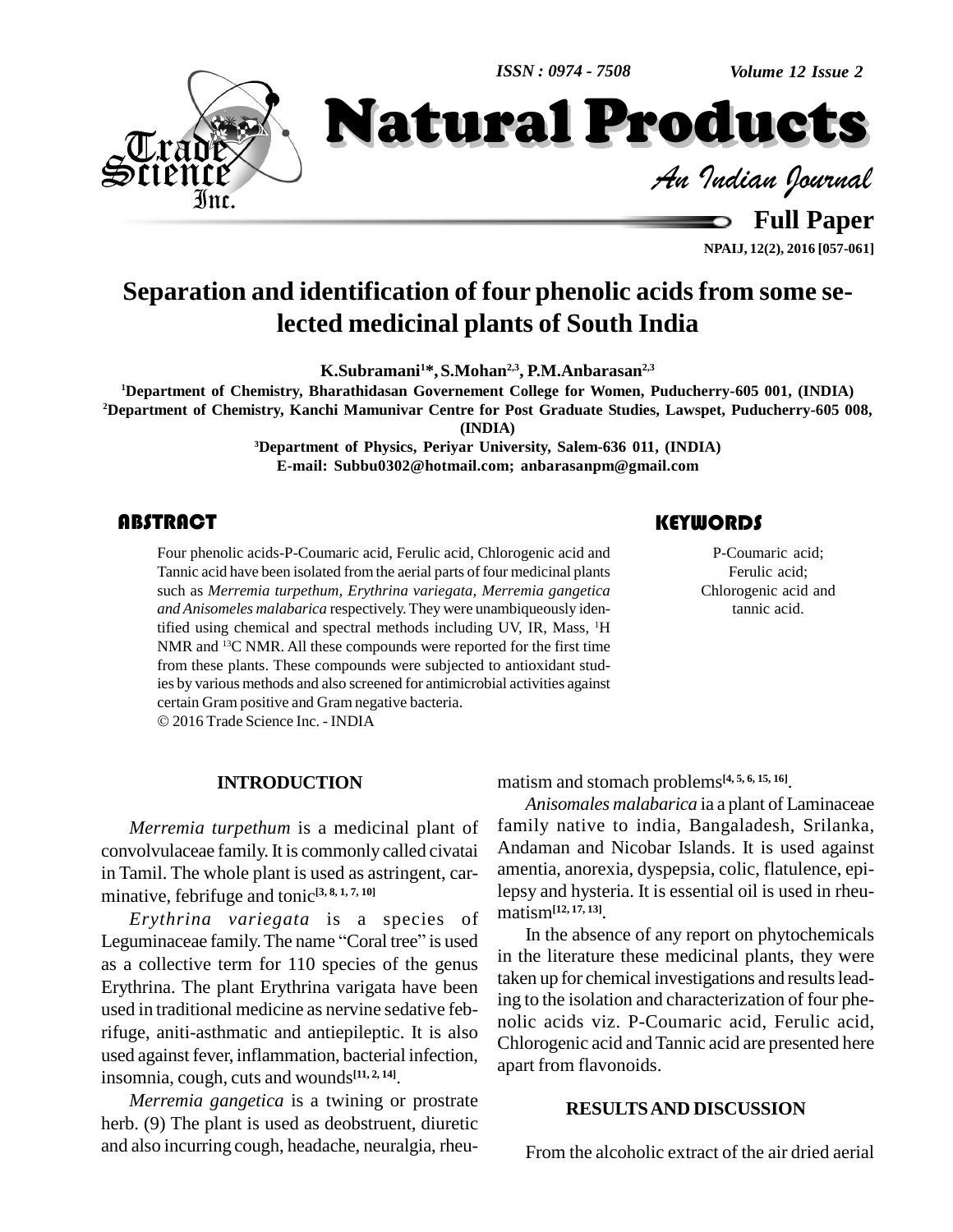### **Full Paper**

parts of four medicinal plants four compounds were isolated.

### **Compound (1)**

It crystallized from MeoH as colourless needles, **Compound (1)**<br>It crystallized from MeoH as colourless needles, reagent and  $C_9H_8O_3$ , mp. 218-220°C. It produced pale yellow colour with alkalis, greenish brown with  $Fe<sup>3+</sup>$  and  $S<sup>ugges</sup>$ decoloured bromine water. It gave effervescence with NaHCO<sub>3</sub>. It was colourless under UV changing  $\frac{dC_1}{dr}$ to blue under UV/NH<sub>3</sub> and had  $\Delta_{max}$  (MeOH) 224, 304 nm and the EIMS exhibited molecular ion peak at m/z 164. The fragmentation pattern was found to be in close agreement with reported values. This was further supported by HPLC,  $1$  H NMR and  $13$ C NMR spectrum. Thus the compound  $(1)$  was identified as p-hydroxy cinnamic acid (p-coumaric acid).



**Compound (2)**

Compound, colourless needles from MeOH **Compound** (2)<br>Compound, colourless needles from MeOH<br>C<sub>10</sub>H<sub>10</sub>O<sub>4</sub>, mp. 210-212°C, decolourised Br<sub>2</sub>/H<sub>2</sub>O<sub>3</sub> gave effervescence with NaHCO<sub>3</sub> solution and developed green colour with  $Fe<sup>3+</sup>$  suggesting that it is an unsaturated phenolic acids. It was blue under UV changing to bright blue under  $UV/NH$ <sub>2</sub> It had (MeOH) 225, 285, and 310 nm and had if Rf values similar to hydroxy cinnamic acid.EIMS exhibited molecular ion peak at m/z 194 along with other fragment ions at m/z 179 and 166. The fragmentation pattern was found to be in close agreement with reported values. This was further supported by HPLC,  $\,^1$  H NMR and <sup>13</sup>C NMR spectrum. Thus the compound (2) was identified as  $(E)$ -4-hydroxy- methoxy cin- $\overline{HO}$ namic acid (ferulic acid).



**Thus compound** (2) **was identified as** (E) **Ferulic** acid.

Natural Products

### **Compound (3)**

 $^{113}$  be in close agreement with the reported values<sup>[18]</sup>. **npound (3)**<br>Colourless needles, C<sub>16</sub>H<sub>18</sub>O<sub>3</sub>, mp. 199-200°C, gave deep blue with Fe<sup>3+</sup>, rosyred with phenol red reagent and blue UV flurescence changing to yellow green with UV/NH<sub>2</sub> It had (MeOH)  $241$ ,  $327$  nm of suggesting it to be a phenyl propanoid Alkali hy drolysis yielded caffeic acid along with an alphatic acid. EIMS exhibited molecular ion peak at m/z 354 along with other fragment ions 336(32), 180(60) and 163(100). The peak at m/z 180 was due to caffeic acid there by suggesting it to be a caffeoyl ester of quinic acid and the fragmentation pattern found to The occurrence of M+ and M+\_18 were due to the formation lactone in quinic acid moiety and the peak at m/z 163(100) was that of caffeoyl part **[19]**. The quinic acid moiety was further supported by HPLC, <sup>1</sup>H NMR and <sup>13</sup>C NMR spectra. The <sup>1</sup>H NMR spectrum of compound (3) gave further evidence by ex hibiting signals at aromatic region due to caffeoyl protons. The trans stereochemistry was deduced from hibiting signals at aromatic region due to caffeoyl<br>protons. The trans stereochemistry was deduced from<br>the peaks at  $\delta$  7.40 and 6.12 (d,J=16Hz). The sigprotons. The trans stereochemistry was deduced from<br>the peaks at  $\delta$  7.40 and 6.12 (d,J=16Hz). The sig-<br>nals for hydroxyl protons at  $\delta$  9.57, 9.14, 4.95, 4.77 and 3.90 disappeared on addition of  $D_2O$ . The ali-<br>phatic regions showed signals for three hydroxyls<br>(1, 4 and 5-OH) and two -CH<sub>2</sub> groups (2, 6-CH<sub>2</sub>) phatic regions showed signals for three hydroxyls (1, 4 and 5-OH) and two  $-CH_2$  groups (2, 6-CH<sub>2</sub>) and a multiplet (2H, H-4, 5). The singlet at  $\delta$  5.05 (m, 1H) was in agreement with 3-O-Caffeoyl quinic acid. Finally <sup>13</sup>C NMR supported the characterization of the compound (3) to be 3-O-Caffeoyl quinic acid (chlorogenic acid) and the identity was further confirmed byCO-PC with an authentic sample.



### **Compound (4)**

Colourless needles from MeOH,  $\text{C}_{34}\text{H}_{28}\text{O}_{21}$ , mp. **Colourless needles from MeOH,**  $C_{34}H_{28}O_{21}$ **, mp.**<br>223-300°C, decolourised Br<sub>2</sub>/H<sub>2</sub>O, gave efferves-<br>cence with NaHCO<sub>3</sub> solution and developed green colour with  $Fe^{3+}$ . It was blue under UV and chang-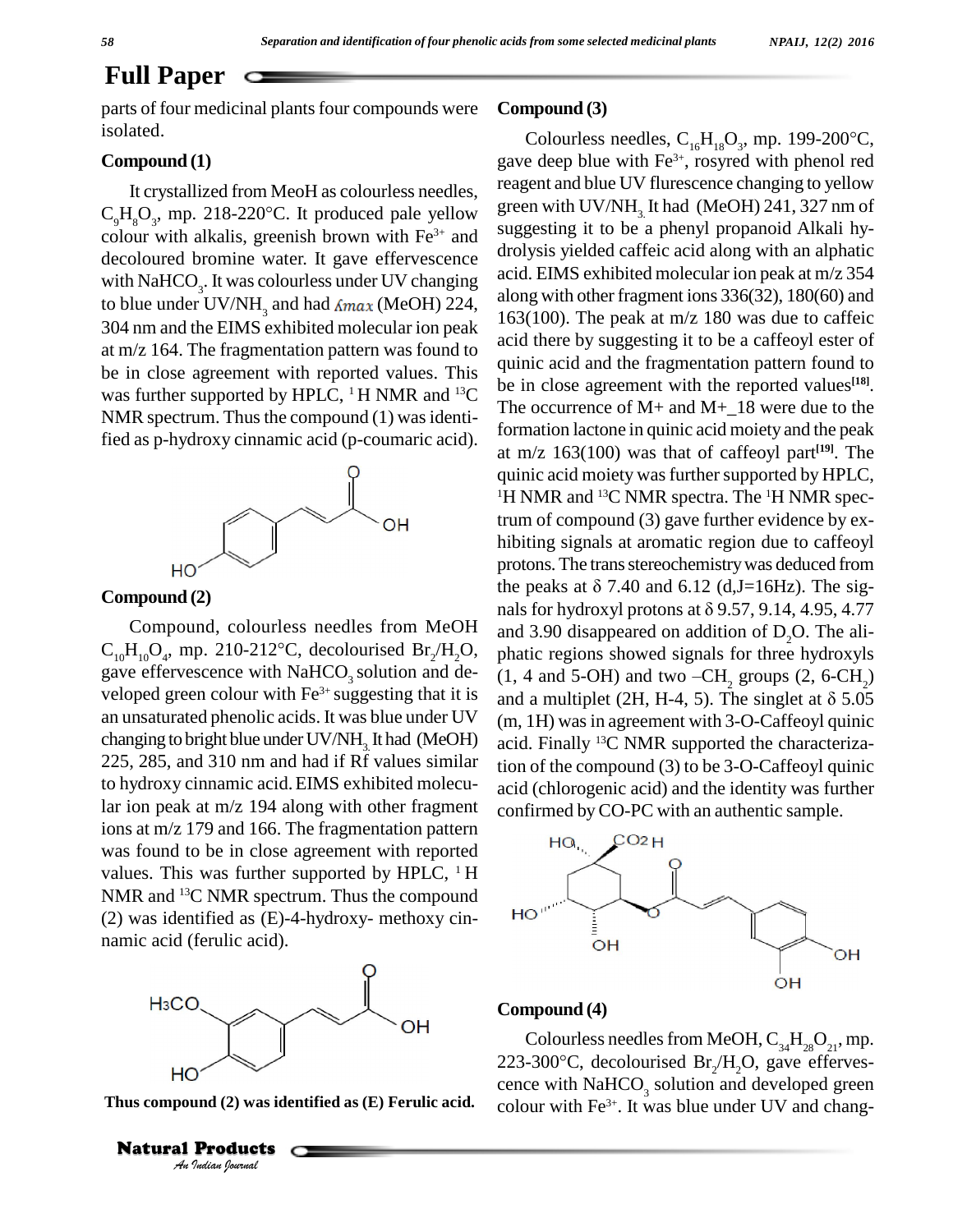

ing to bright blue under  $UV/NH_3$ . On hydrolysis it Na gave glucose and gallic acid. EIMS exhibited molecular ion peak at m/z 772. This was further sup ported by HPLC,  $^1$ H NMR and  $^{13}$ C NMR spectrum. Thus the compound  $(4)$  was identified as tannic acid.

### **EXPERIMENTAL**

### **Plant material**

Fresh aerial parts were collected from Marakanam forest near Pondicherry India in May 2014 and authenticated by the department of Botany Tagore Arts College, Puducherry where a voucher specimen of each plants were deposited.

### **EXTRACTIONAND ISOLATION**

The air dried aerial parts of each plants were extracted thrice with boiling 95% EtOH (3X5L) and concentrated in vacuo to 500 ml. The aqueous extract of each plants were then fractionated into Ben zene, Ether ethylacetate and methyl ethyl ketone solubles. The benzene fraction, of each plants containing more chlorophyll and gave no characteristic spots on paper chromatography for polyphenolics are were not worked up further. The ether fractions  $J=15 Hz, H-1'$ ). gave characteristic spots on paper chromatography for phenolic acids. Hence they were concentrated  $\text{DMSO-d}_\epsilon \delta \text{ ppm}$ and chromatographed over sephadex LH 20 sucessively. Fractions were collected in 10 ml aliquots.

Ether concentrate of *Merremia turpethum* de posited a collourless solid from 1-4 Column fractions designated as compound (1) similarly ether column fractions 3-7 of *Erythrina varigata,* 1-4 of *Merremia gangetica* and 4-9 fractions of *Anisomeles*

*malabarica* deposited collourless needles designated as compound (2), compound (3) and compound (4) respectively.

## **P-Coumaric acid UV (<sup>Î</sup> max., nm)**

MeOH : 243, 323  $AICl<sub>3</sub>$ : 233sh, 263, 318, 358 AlCl<sub>3</sub>/HCl: 232sh, 298sh, 318 NaOMe : 304sh, 332

### **<sup>1</sup><sup>H</sup> NMR <sup>350</sup> MHz (DMSO-d6‰ ppm):**

C2-6.27 (d: 15.0 Hz), C3-7.48 (d: 15.0 Hz), C5

& C9-6.79 (d: 8.0 Hz), C6 & C9-6.78 (d: 8.0Hz)<br><sup>13</sup>C NMR (67.89 MHz, broad band decoupled,<br>DMSO-d<sub>6</sub> δ ppm): <sup>13</sup>C NMR (67.89 MHz, broad band decoupled,

C1-168.41, C2-115.79, C3-144.63, C4-125.73, C5 & C9-130.54, C6 & C8-116.20, C7-60.75

### **Mass: EI-MS m/z (rel. int.):**

164 (M<sup>+</sup> , 100).

### **Ferulic acid**

### $UV(\lambda \text{ max.}, \text{ nm})$

| <b>MeOH</b>            | : 225, 285, 310                                        |
|------------------------|--------------------------------------------------------|
| <b>NaOAc</b>           | : 225, 282, 308                                        |
|                        | NaOAc/H <sub>3</sub> BO <sub>3</sub> : 220, 286sh, 310 |
| AICl <sub>3</sub>      | : 235, 306sh, 325                                      |
| AICl <sub>3</sub> /HCl | : 226, 304sh, 322                                      |
| <b>NaOMe</b>           | : 232, 302, 342                                        |

### <sup>1</sup>**H NMR** 350 **MHz** (DMSO-d<sub> $\epsilon$ </sub> $\delta$  ppm)

 $3.81$  (3H, s, H-4'), 6.34 (1H, d, J=15 Hz, H-2'), 6.79 (1H, d, J=9 Hz, H-6), 7.08 (1H, dd, J=8 and 2<br>Hz, H-5), 7.08 (1H, d, J=2 Hz, H-3), 7.50 (1H, d,<br>J=15 Hz, H-1'). Hz, H-5), 7.08 (1H, d, J=2 Hz, H-3), 7.50 (1H, d,

## **<sup>13</sup>C NMR (67.89 MHz, broad band decoupled, DMSO-d<sup>6</sup> ‰ ppm)**

56.1 (C-4'), 111.06 (C-5), 115.0 (C-2), 116.09  $(C-2)$ , 147.05  $(C-6)$  148.37  $(C-1)$ , 168.44 $(C-3)$ 

### **Mass: EI-MS m/z (rel. int.):**

37 (32), 89,<br>**Products**<br><sub>Indian</sub> <sub>Iournal</sub> 194[M]+100, 179 (21), 166 (7), 137 (32), 89, 87 (15), 77 (27).

### **Chlorogenic acid**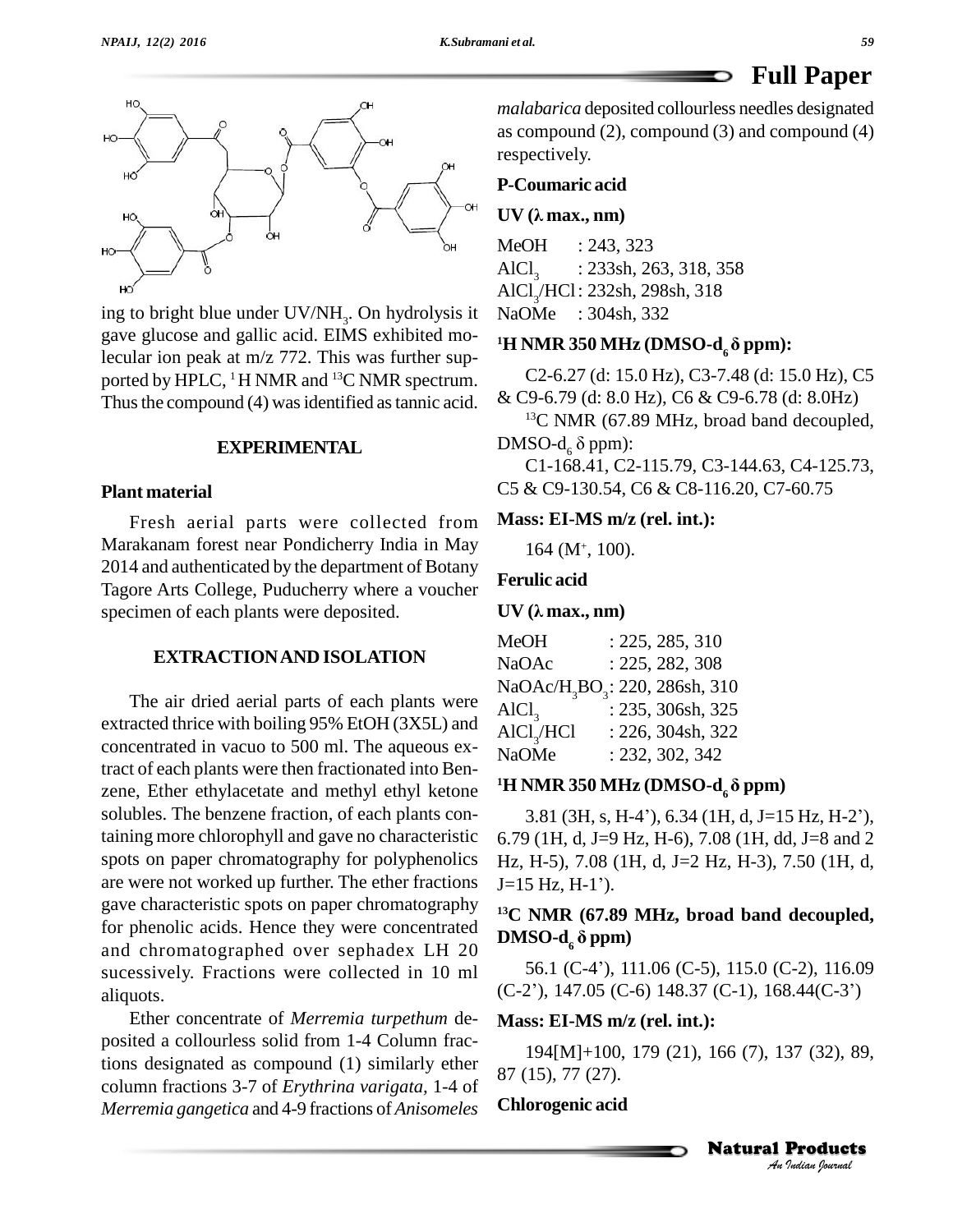# **Full Paper**  $\qquad \qquad \qquad$  **UV** ( $\lambda$  max., nm)

| MeOH       | $: 241,303 \text{ sh}, 327;$              |
|------------|-------------------------------------------|
| $AICl_{2}$ | $: 258$ sh, 308, 356;                     |
|            | $AICI_{\gamma} / HCl$ : 238, 298 sh, 325, |
| NaOMe      | $: 258$ sh, 298sh, 378;                   |

### <sup>1</sup>**H NMR** 350 **MHz** (**DMSO-d**<sub>6</sub> $\delta$  **ppm**)

9.57, 9.14, (each brs, each 1H, OH-7', 8'), 7.40 **H NMR 350 MHz (DMSO-d<sub>6</sub> o ppm)** th<br>9.57, 9.14, (each brs, each 1H, OH-7', 8'), 7.40 als<br>(d, J = 16Hz, 1H', H-3), 7.03 (d, J = 2Hz, 1H, H-9'), in 9.57, 9.14, (each brs, each 1H, OH<br>(d, J = 16Hz, 1H', H-3), 7.03 (d, J = 2H<br>7.00 (dd, J=8 & 2 Hz, 1H, H-5'),

## **<sup>3</sup>C NMR (67.89 MHz, broad band decoupled,** *P*.00 (ad, J=8 & 2 Hz, 1<br><sup>3</sup>C NMR (67.89 MHz<br>DMSO-d<sub>6</sub> δ ppm). **DMSO-d<sub>6</sub>**  $\delta$  **ppm).**<br>175.37 (C-7), 166.13 (C-1), 148.79 (C-7')

**DIMSO-d<sub>6</sub> o ppm).**<br>
175.37 (C-7), 166.13 (C-1), 148.79 (C-7') E<sub>R</sub><br>
145.40 (C-6'), 126.05 (C-4'), 121.81 (C-9'), 115.82 du 175.37 (C-7), 166.13 (C-1), 148.79 (C-7')<br>145.40 (C-6'), 126.05 (C-4'), 121.81 (C-9'), 115.82<br>(C-2') 114.74 (C-5'/8'), 73.91 (C-1), 71.32 (C-3), 68.51 (C-4), 68.40 (C-5) 36.77 (C-2).

### **MS/(EIMS, m/z Intensity as %)**

354 (M<sup>+</sup> 5%), 336 (32), 225 (20), 180 (Caffeic acid + , 60), 150 (18), 103 (38), 89 (42), 75 (48).

### **Tannic acid**

### $^{1}$ **H NMR** 350 **MHz** (**DMSO-d**<sub>6</sub> $\delta$  ppm):

**NMR 350 MHz (DMSO-d<sub>6</sub>**  $\delta$  **ppm):** [4]<br>7.11 (C2'), 7.10 (C2), 7.09 (C4), 7.06 (C1), 7.03 [5]  $(C3 \& C5)$ , 7.01  $(C1')$ , 6.9  $(C5)$ , 6.8  $(C3' \& C4')$ , 4.9 (C6).

## **<sup>13</sup>C NMR (67.89 MHz, broad band decoupled, DMSO-d<sup>6</sup> ‰ ppm):1**

**DMSO-d<sub>6</sub>**  $\delta$  **ppm):1** [6]<br>109.17 (C2' & C6'), 119.44 (C2' & C5'), 120.90 (C61), 145.86 (C3' & C4'), 146.14 (C3' & C5'), 151.03 (C3 & C5), 164.44 (C5 & C7)

### **Mass: EI-MS m/z (rel. int.)**

772 (M+100).

### **CONCLUSION**

Chlorogenic acid from *Merremia* gangetica and  $\frac{1}{T}$ . *I* acid Hom<br>from *Aniso*<br>nese four ph<br>efirst time fi<br>structures w In the present study we report isolation and characterization of *para*-coumaric acid from *Merremia turpethum,* Ferulic acid from *Erythrina varigata*, Tannic acid from *Anisomeles malabarica* respectively. All these four phenolic acid from were re ported for the first time from the aerial parts of these plants. The structures were fully established using

**Natural Products** 

chemical and spectral methods.

### **ACKNOLEDGEMENT**

TheAuthors are very thankful to the Department of BotanyTAC, Puducherry for having authenticated the plants collected for chemical investigation. We also that RIC, IIT Chennai for helping us in recording spectral data for all four phenolic acids.

### **REFERENCES**

- **[1]** K.Aoki, T.Yamakuni, M.Yoshida, Y.Ohizumi; Ephedorae herba decreases lipopolysaccharide in duced cyclooxygenase-2 protein expression and NF kB-dependent transcription in C6 rat glioma cells, J Pharmacol Sci, **98**, 327-30 **(2005)**.
- **[2]** M.Anwar, Ph D.Thesis; Karachi, Pakistan: Faculty of pharmacy, University of karachi; The pharma cognostic and pharmacological studies on medicinal valued herbal drugs, **(2006)**.
- [3] B.Brouk; Plants consumed by man, New York, Academic Press, 331 **(1975)**.
- **[4]** C.D.K.Cook; Aquatic and wetland plants of India, Oxford University Press, Oxford, **(1996)**.
- **[5]** A.V.Babu, R.S.C.Rao, K.G.Kumar, B.H.Babu, P.V.V.Satyanarayana; Biological activity of Merremiaemarginata crude extracts in different solvents, Resesrch Journal of Medicinal Plant, **3**, 134- 140 **(2009)**.
- **[6]** M.Dave, N.S.R.Krishnayya; Habitat alteration and floristic changes in and around Harni pond Baroda, India, Tropical Ecology, **45(2)**, 293-301 **(2004)**.
- **[7]** M.Gupta, U.K.Mazumder, Sambath R.Kumar, T.Sivakumar, M.L.M.Vamsi;Antitumor activity and antioxidant status of Caesalpinia bonducella against Ehrlich ascites carcinoma in Swiss albino mice, J Pharmacol Sci, **94**, 177- 84 **(2004)**.
- **[8]** J.B.Kim, H.N.Koo, H.J.Joeng et al.; Introduction of apoptosis by Korean medicine Gagam-whanglyunhaedoktang through activation of capase-3 in hu man leukemia cell line, HL-60 cells, J Pharmacol.Sci., **97**, 138- 45 **(2005)**.
- **[9]** M.Gupta, U.K.Mazumder, Sambath R.Kumar, T.Sivakumar, M.L.M.Vamsi;Antitumor activity and antioxidant status of Caesalpinia bonducella against Ehrlich ascites carcinoma in Swiss albino mice, J Pharmacol Sci., **94**, 177-84 **(2004)**.
- **[10]** M.Shimizu, C.Azuma, T.Taniguchi, T.Murayama;